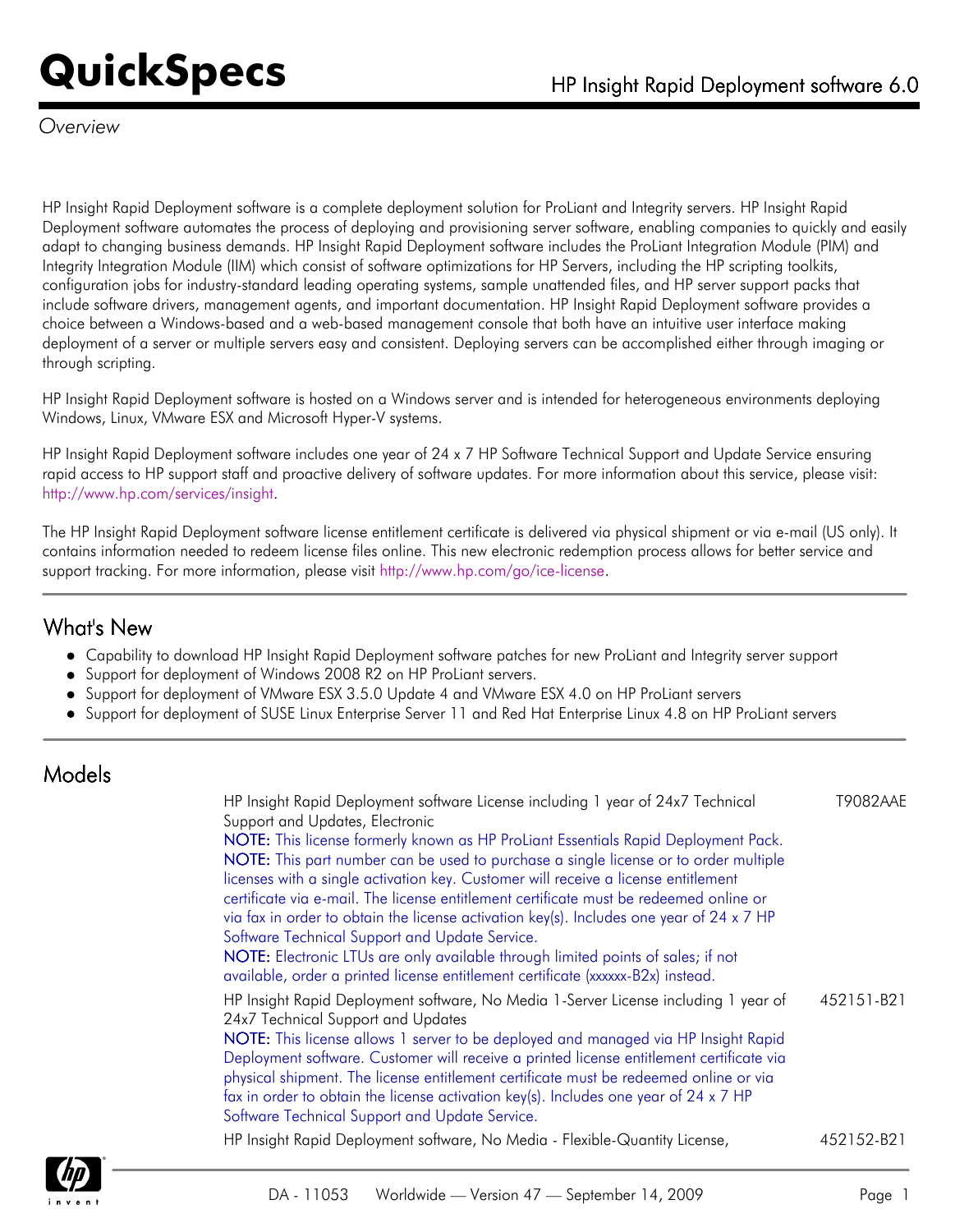#### *Overview*

| including 1 year of 24x7 Technical Support and Updates<br>NOTE: This license formerly known as HP ProLiant Essentials Rapid Deployment Pack.<br>NOTE: This part number can be used to purchase multiple licenses with a single<br>activation key. Customer will receive a printed license entitlement certificate via<br>physical shipment. The license entitlement certificate must be redeemed online or via<br>fax in order to obtain the license activation key(s). Includes one year of 24 x 7 HP<br>Software Technical Support and Update Service.                                                                                                                                                                                                                                                                                          |            |
|---------------------------------------------------------------------------------------------------------------------------------------------------------------------------------------------------------------------------------------------------------------------------------------------------------------------------------------------------------------------------------------------------------------------------------------------------------------------------------------------------------------------------------------------------------------------------------------------------------------------------------------------------------------------------------------------------------------------------------------------------------------------------------------------------------------------------------------------------|------------|
| HP Insight Software Media Kit<br>NOTE: Insight Software DVD media without licenses. Contains HP Systems Insight<br>Manager and HP Insight software products and components licensed by Insight<br>Control suites. Uses an integrated installer to perform quick and accurate software<br>installation and updates.                                                                                                                                                                                                                                                                                                                                                                                                                                                                                                                                | 436222-B21 |
| HP Insight Rapid Deployment software, AKA Tracking License including 1 year of 24x7<br><b>Technical Support and Updates</b><br>NOTE: For use with signed and implemented Activation Key Agreements only.<br>Purchase of this part number entitles the customer to deploy additional licenses of the<br>product under the terms of the existing Activation Key Agreement. Nothing is delivered<br>in conjunction with the purchase of this part number. For more information on<br>Activation Key Agreements please visit:<br>http://h18004.www1.hp.com/products/servers/proliantessentials/license/<br>akalic.html.                                                                                                                                                                                                                               | 452165-B21 |
| HP Insight Rapid Deployment software, AKA Tracking License without Technical<br>Support and Updates<br>NOTE: For use with signed and implemented Activation Key Agreements only.<br>Purchase of this part number entitles the customer to deploy additional licenses of the<br>product under the terms of the existing Activation Key Agreement. Nothing is delivered<br>in conjunction with the purchase of this part number. Visit<br>http://h18004.www1.hp.com/products/servers/proliantessentials/license/<br>akalic.html<br>for more information on Activation Key Agreements.<br>NOTE: Tracking licenses may only be purchased by customers that have implemented<br>an activation key agreement (AKA) with HP. Only customers that have implemented<br>an AKA agreement prior to July 9, 2007 should purchase tracking licenses without 24 | 302128-B21 |

x 7 support.

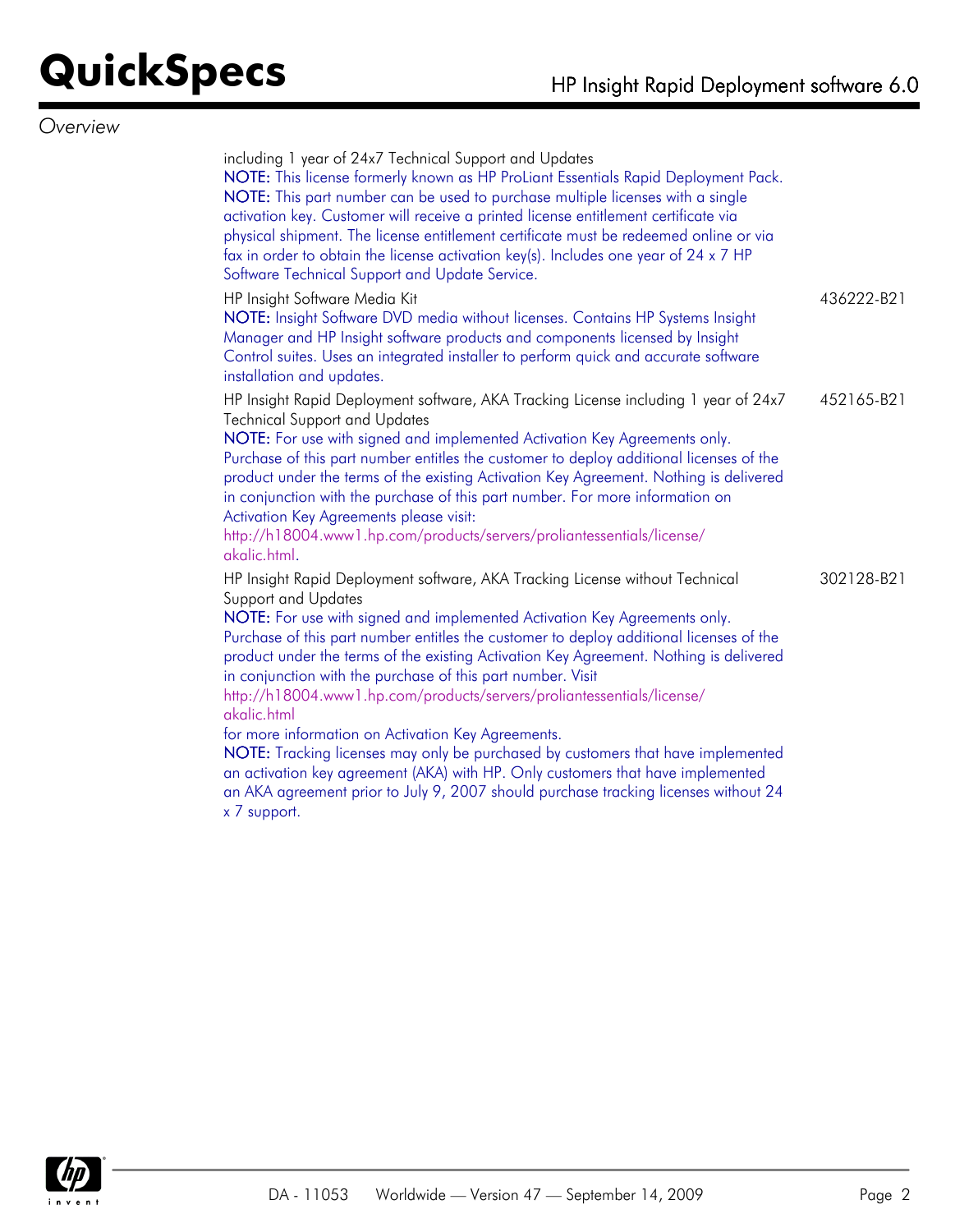### *Standard Features*

| Licensing and Packaging                       | One license is required for every server or virtual machine to be deployed and managed with HP Insight<br>Rapid Deployment software. Licenses are non-transferable. Full details are contained in the End User<br>License Agreement (EULA).<br>To simplify the evaluation process, a 7-day, 10-server evaluation license is built into every copy of RDP,<br>eliminating the need to obtain a key before installing the software. This free license is automatically<br>activated with the initial software installation.                                                                                                                                                                                                                                                   |  |  |  |  |
|-----------------------------------------------|-----------------------------------------------------------------------------------------------------------------------------------------------------------------------------------------------------------------------------------------------------------------------------------------------------------------------------------------------------------------------------------------------------------------------------------------------------------------------------------------------------------------------------------------------------------------------------------------------------------------------------------------------------------------------------------------------------------------------------------------------------------------------------|--|--|--|--|
|                                               | A 30-day, 10-server evaluation license is available for download on http://www.hp.com/go/rdp. This<br>evaluation license can be added to the 7-day trial license.<br>Licenses are additive such that you can combine multiple licenses together for the total number of server<br>licenses you have purchased.<br>To order Insight Rapid Deployment software, contact your Account Manager or HP Authorized Reseller,<br>or purchase online at: http://www.hp.com/go/rdp.                                                                                                                                                                                                                                                                                                   |  |  |  |  |
|                                               |                                                                                                                                                                                                                                                                                                                                                                                                                                                                                                                                                                                                                                                                                                                                                                             |  |  |  |  |
|                                               |                                                                                                                                                                                                                                                                                                                                                                                                                                                                                                                                                                                                                                                                                                                                                                             |  |  |  |  |
|                                               | For more information regarding Insight Control software visit: http://www.hp.com/go/ice.<br>For more information regarding Insight Rapid Deployment software visit: http://www.hp.com/go/rdp.                                                                                                                                                                                                                                                                                                                                                                                                                                                                                                                                                                               |  |  |  |  |
|                                               |                                                                                                                                                                                                                                                                                                                                                                                                                                                                                                                                                                                                                                                                                                                                                                             |  |  |  |  |
|                                               | For additional information on other HP manageability products and services, visit<br>http://www.hp.com/manage.                                                                                                                                                                                                                                                                                                                                                                                                                                                                                                                                                                                                                                                              |  |  |  |  |
| Insight Rapid Deployment<br>software Benefits | • Provides a fast, easy, drag-and-drop solution for deploying standard server configurations and<br>software builds in an automated fashion from a remote console<br>• Improved overall consistency of configurations across multiple servers<br>Reduced IT resource requirements during large-scale deployments<br>O Deployment solution with scripts developed, tested, and supported by HP to enable rapid<br>deployment of HP ProLiant DL 100 series, HP ProLiant ML and DL 300, 500, 700 servers,<br>ProLiant BL servers, Integrity entry-class servers, sx2000-based Integrity mid-range and<br>high-end servers and Integrity c-Class blade servers<br>• HP offers a complete choice of services to ensure the success of your ProLiant server deployment<br>program |  |  |  |  |
| <b>Product Features</b>                       | Provides complete functionality for HP ProLiant ML and DL 300, 500, 700 and DL 100 Series servers,<br>ProLiant BL servers, Integrity entry-class servers, sx2000-based Integrity mid-range and high-end servers<br>and Integrity c-Class blade servers. Provides a fast, easy, drag-and-drop solution for deploying standard<br>server configurations and software builds in an automated fashion from a remote console                                                                                                                                                                                                                                                                                                                                                     |  |  |  |  |
|                                               | • Simplifies automated server deployment allowing companies to rapidly respond to changing                                                                                                                                                                                                                                                                                                                                                                                                                                                                                                                                                                                                                                                                                  |  |  |  |  |
|                                               | workloads<br>Establishes virtual presence and control for server deployments and redeployments within the data<br>center or at remote locations, eliminating the need for IT personnel to be physically present                                                                                                                                                                                                                                                                                                                                                                                                                                                                                                                                                             |  |  |  |  |
|                                               | The ProLiant Integration Module (PIM) integrates essential HP support software                                                                                                                                                                                                                                                                                                                                                                                                                                                                                                                                                                                                                                                                                              |  |  |  |  |
|                                               | . Includes the SmartStart Scripting Toolkit, providing an easy way to automate generation of<br>standard server configuration scripts<br>The ProLiant Integration Module provides latest versions of the SmartStart Scripting Toolkit, HP                                                                                                                                                                                                                                                                                                                                                                                                                                                                                                                                   |  |  |  |  |

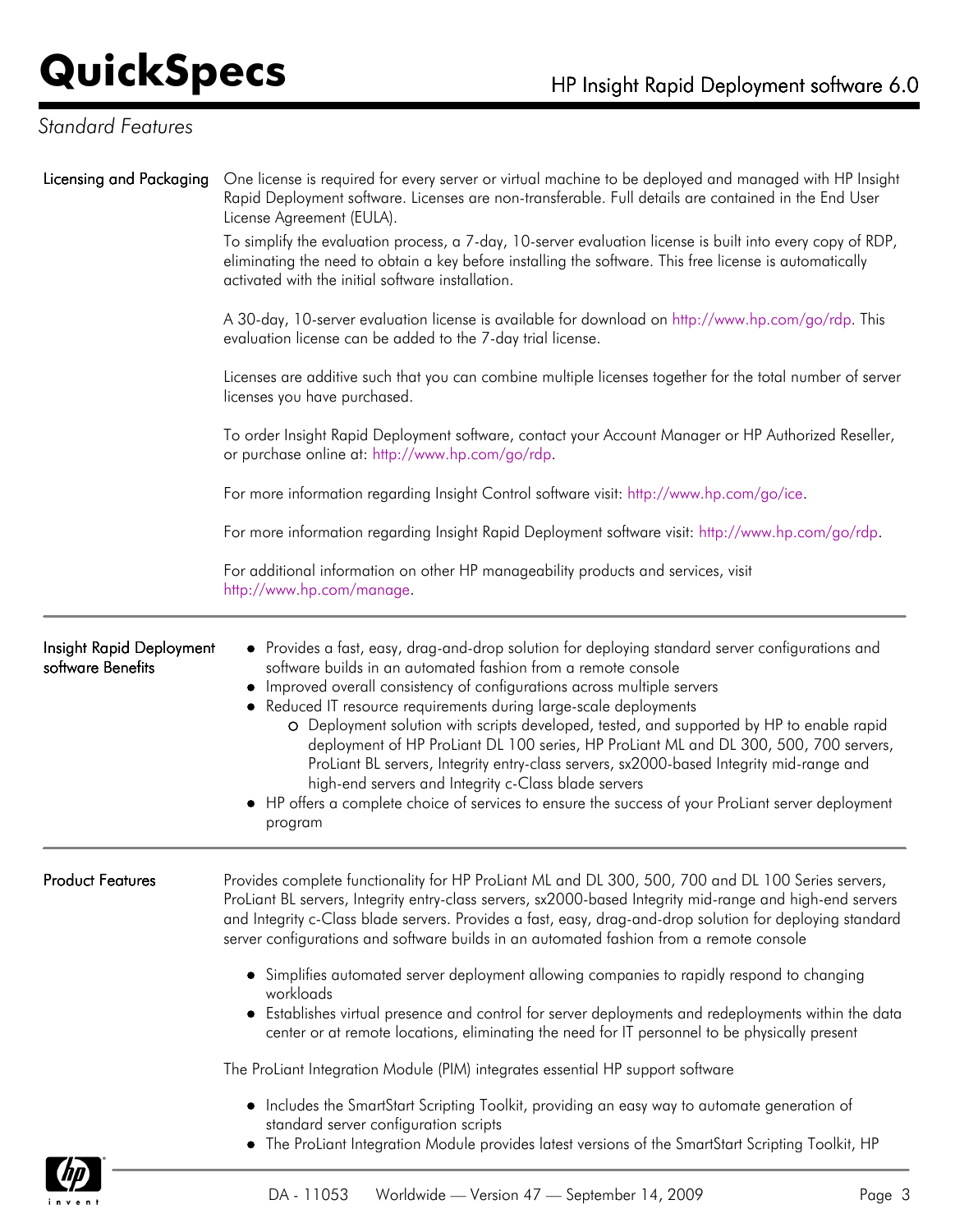#### *Standard Features*

optimized drivers and management agents along with HP supplied deployment events and scripts pre-loaded in the Rapid Deployment software console

- HP supplied deployment events and scripts, using SmartStart technology, maximize productivity with instant out-of-the-box functionality – automating the process of server configuration and software deployment - driving world-class levels of IT efficiency and decreasing the Total Cost of **Ownership**
- Operating System integration is a snap with HP supplied configuration events for both Microsoft Windows and Linux further simplifying the initial OS deployment and driver integration steps all in an automated fashion
- Supports SAN Boot or SAN Attach deployment on ProLiant BL servers.

ProLiant BL optimizations

- Designed for blade servers HP Insight Rapid Deployment software is the recommended deployment solution for the ProLiant BL line of servers
- Enables rapid serviceability with Rip-and-Replace features. Pre-failure alerts enable proactive replacement of blade servers for service. New blades automatically assume personality of previous server based on location in enclosure and rack.
- Blade servers are easy to identify by physical location in racks blades are displayed with easy to understand icons of rack, enclosure, bay
- With Virtual Rack, Enclosure, Bay features, users can now assign an event to be executed the first time a blade is inserted into the bay. The user will have the ability to create a virtual enclosure and its associated virtual bays via a console interface and the ability to associate a single event with the bays of the enclosure when they are created.

The Integrity Integration Module (IIM) integrates essential HP support software

- Pre-loaded HP deployment events and scripts make it easy to deploy and image Integrity servers from the RDP drag-and-drop console, automating your server deployment processes and increasing IT efficiency
- Integrates the latest versions of optimized HP Integrity drivers and management agents for the highest levels of server reliability
- Includes the Integrity Smart Setup Scripting Toolkit which makes it simple to create custom configurations
- With full-configuration imaging of installed servers, Integrity servers can be easily replicated or reinstalled

Integrity Blade optimizations

- Supports Integrity c-Class blade servers with customized HP tools for deployment and imaging with a drag-and-drop console
- Deploys Integrity c-Class blade servers with Linux or Windows operating system

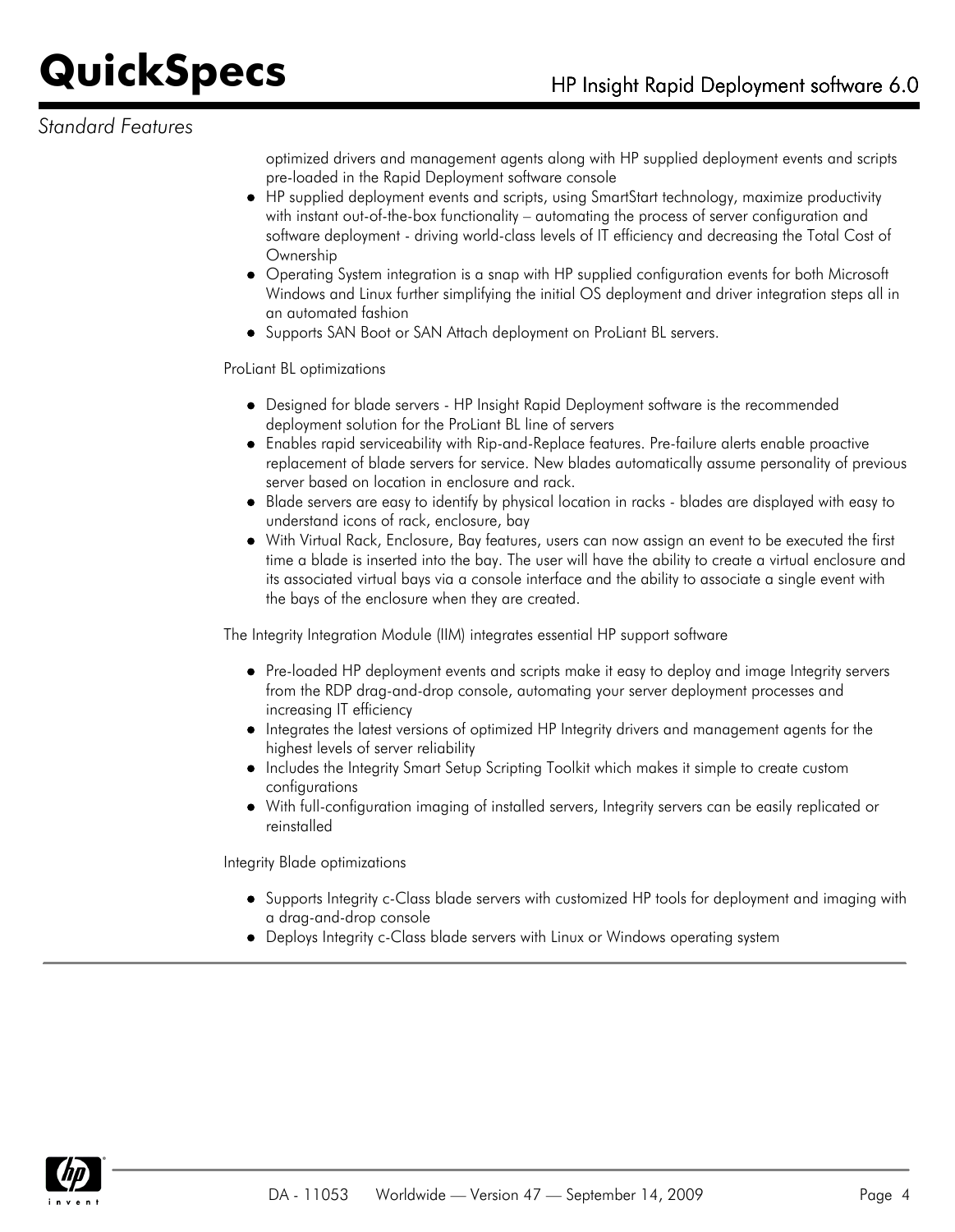#### *Standard Features*

**Deployment infrastructure** The infrastructure components required to use HP Insight Rapid Deployment software include a components deployment server, a DHCP server, a PXE server, a database server, a file server and an FTP server (for Linux and VMware deployments). For a simple deployment infrastructure, the functionality of all these servers can be combined into one physical server. The deployment server is the central repository which includes a file share, a database and PXE server. The file share stores scripts, configurations, your operating system, ProLiant server software files and disk images that you may use to deploy a server. A database server (MS SQL Server 2005 or MS SQL Server 2008) stores server profiles and hardware/software inventory. The database server logs all configuration activities that occur with the deployment server. The PXE server provides the functionality to boot a remote server over the network. A DHCP server is required if you intend to using PXE to perform server deployments. The DHCP server assigns temporary IP addresses to the server you are deploying.

For Linux and VMware deployments, operating system and silent install files reside on the FTP server that you may use to deploy a server.

#### Customer Usage Scenarios

Usage Scenario 1 Customers deploying 50+ HP Servers per year are looking for automated, unattended ways to get their servers up and running as quickly as possible. Fewer IT resources are required when using HP Insight Rapid Deployment software for high volume server deployment; this enables IT resources to be redeployed to other important tasks. Usage Scenario 2 Customers looking for a simpler way to manage multi-server deployments: HP Insight Rapid Deployment software provides a fast, easy, point-and-click solution for deploying and maintaining standard server software configurations. This solution provides a method for deploying servers from a remote-console. The console provides an easy view of server configurations and servers that have been deployed, easy management and deployment of imaging or scripting events and most importantly a drag-and-drop method for deploying servers. Usage Scenario 3 Customers who are pioneers in adopting latest technology will find the HP Insight Rapid Deployment software useful in their data centers. The ideal customer is looking for advanced deployment methods that take advantage of booting over the network with PXE, and sophisticated imaging and scripting technology. Usage Scenario 4 Customers who are managing test and development environments will find the HP Insight Rapid Deployment software imaging technology a fast and easy way to create server configuration images for replicating or backing up a configured system. RDP Images capture everything on the system drive of the server including OS, updates, utilities, and applications. An RDP server image can restore a server in a matter of minutes.

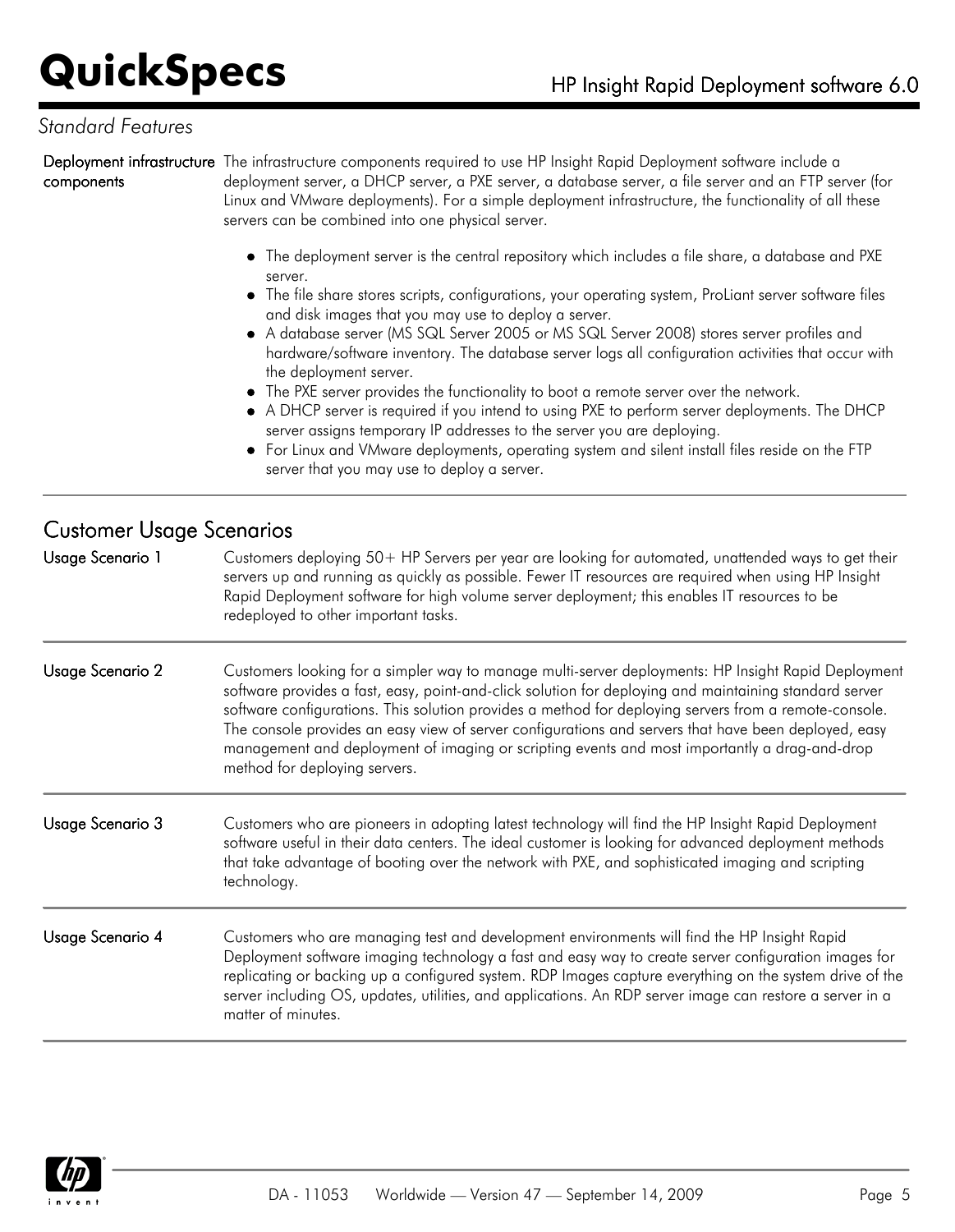#### *Standard Features*

- Complementary Products . IP Insight Foundation suite for HP ProLiant\* (shipped with every ProLiant ML, DL 300 and 500 Series server)
	- HP Insight Foundation suite for HP Integrity for Windows (shipped with every Integrity Server configured with Windows)
	- HP Integrated Lights-Out Advanced software for HP ProLiant
	- HP Integrated Lights-Out Select software for HP Integrity
	- HP Insight Virtual Machine Manager software
	- HP Insight Server Migration software for HP ProLiant
	- HP Systems Insight Manager
	- **•** HP Insight Control suite
	- HP Insight Dynamics VSE suite

\*May be named the Server Setup & Management Pack in some servers

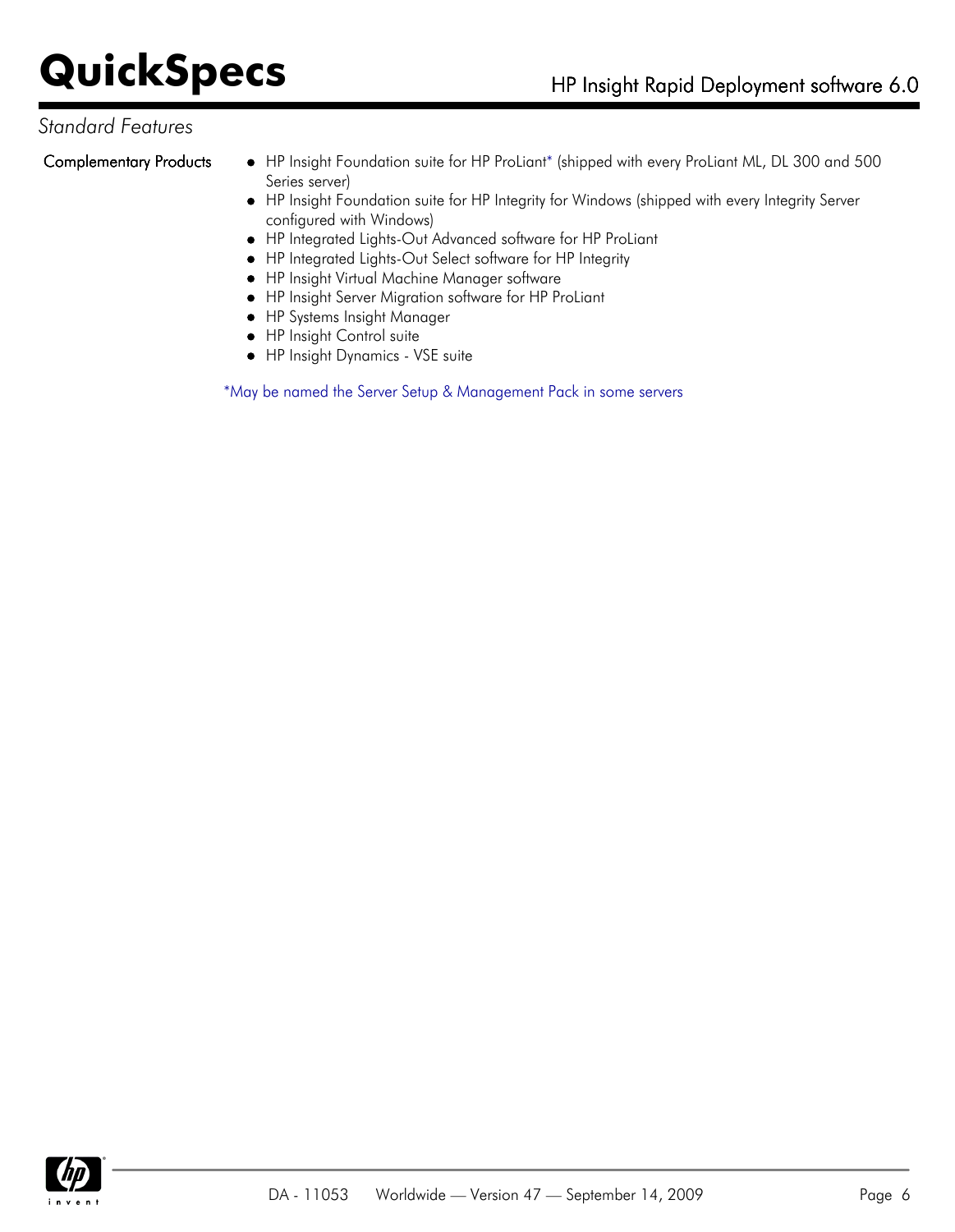### *Service and Support, HP Care Pack, and Warranty Information*

| Warranty         | HP will replace defective delivery media replacement for a period of 90 days following the date of<br>purchase.                                                                                                                                                                                                                                                                                                                                                                                                                                                                                                                                                                                                                                                                                                                                 |  |  |  |
|------------------|-------------------------------------------------------------------------------------------------------------------------------------------------------------------------------------------------------------------------------------------------------------------------------------------------------------------------------------------------------------------------------------------------------------------------------------------------------------------------------------------------------------------------------------------------------------------------------------------------------------------------------------------------------------------------------------------------------------------------------------------------------------------------------------------------------------------------------------------------|--|--|--|
| Software Support | HP offers a number of software support services, many of which are provided to customers at no<br>additional charge.                                                                                                                                                                                                                                                                                                                                                                                                                                                                                                                                                                                                                                                                                                                            |  |  |  |
|                  | Software Technical Support and Update Service<br>HP Insight Rapid Deployment software includes one year of 24 x 7 HP Software Technical Support and<br>Update Service. This service provides access to HP technical resources for assistance in resolving<br>software implementation or operations problems. The service also provides access to software updates<br>and reference manuals either in electronic form or on physical media as they are made available from<br>HP. (Customers who purchase an electronic license to use are eligible for electronic updates only.) With<br>this service, HP Insight software customers will benefit from expedited problem resolution as well as<br>proactive notification and delivery of software updates. For more information about this service, see:<br>http://www.hp.com/services/insight. |  |  |  |
|                  | If you received a license entitlement certificate, registration for this service will automatically take place<br>upon redemption of the license certificate/key online and a service contract will be created for you.                                                                                                                                                                                                                                                                                                                                                                                                                                                                                                                                                                                                                         |  |  |  |
|                  | If the license information you received for your product instructs you to register for Software Technical<br>Support and Update Service, please follow the instructions or you will not be eligible for telephone<br>support or product updates.                                                                                                                                                                                                                                                                                                                                                                                                                                                                                                                                                                                                |  |  |  |
|                  | Once registered for this service, you will receive a letter in the mail containing the Customer Service<br>Phone number for your reference and your Service Agreement Identifier (SAID). After you have received<br>your SAID, you can go to the Software Update Manager (SUM) web page to view your contract online<br>and elect electronic delivery for your updates.                                                                                                                                                                                                                                                                                                                                                                                                                                                                         |  |  |  |
|                  | Join the Discussion<br>The HP Support Forum is a community-based, user-supported tool for HP customers to participate in<br>discussions amongst the customer community about HP products. For discussions related to Insight<br>software products, see the "Management Software and System Tools" area.                                                                                                                                                                                                                                                                                                                                                                                                                                                                                                                                         |  |  |  |
|                  | <b>Software and Drivers Download Pages</b><br>Provides latest software and drivers for your ProLiant products.                                                                                                                                                                                                                                                                                                                                                                                                                                                                                                                                                                                                                                                                                                                                  |  |  |  |
|                  | Management Security (http://www.hp.com/servers/manage/security)<br>HP is proactive in its approach to the quality and security of all its management software. Be sure to<br>check this website often for the latest down loadable security updates.                                                                                                                                                                                                                                                                                                                                                                                                                                                                                                                                                                                            |  |  |  |
|                  | Obtain the latest SmartStart Release (http://www.hp.com/servers/smartstart)<br>The SmartStart, Management, and Firmware CDs are freely available for download following a simple<br>registration from the SmartStart web site. If you wish to receive physical kits, you can order single release<br>kits from the SmartStart web site. To receive proactive notification when SmartStart releases are<br>available, subscribe to Subscriber's Choice at: http://www.hp.com/go/subscriberschoice.                                                                                                                                                                                                                                                                                                                                               |  |  |  |
|                  | For support questions in the U.S. that are not covered in any of the above services, please call 1-800-<br>HP-INVENT (1-800-474-6836). HP Worldwide numbers for HP SIM, Insight Control, and other Insight<br>software products are available at: http://www.hp.com/country/us/en/wwcontact.html.                                                                                                                                                                                                                                                                                                                                                                                                                                                                                                                                               |  |  |  |

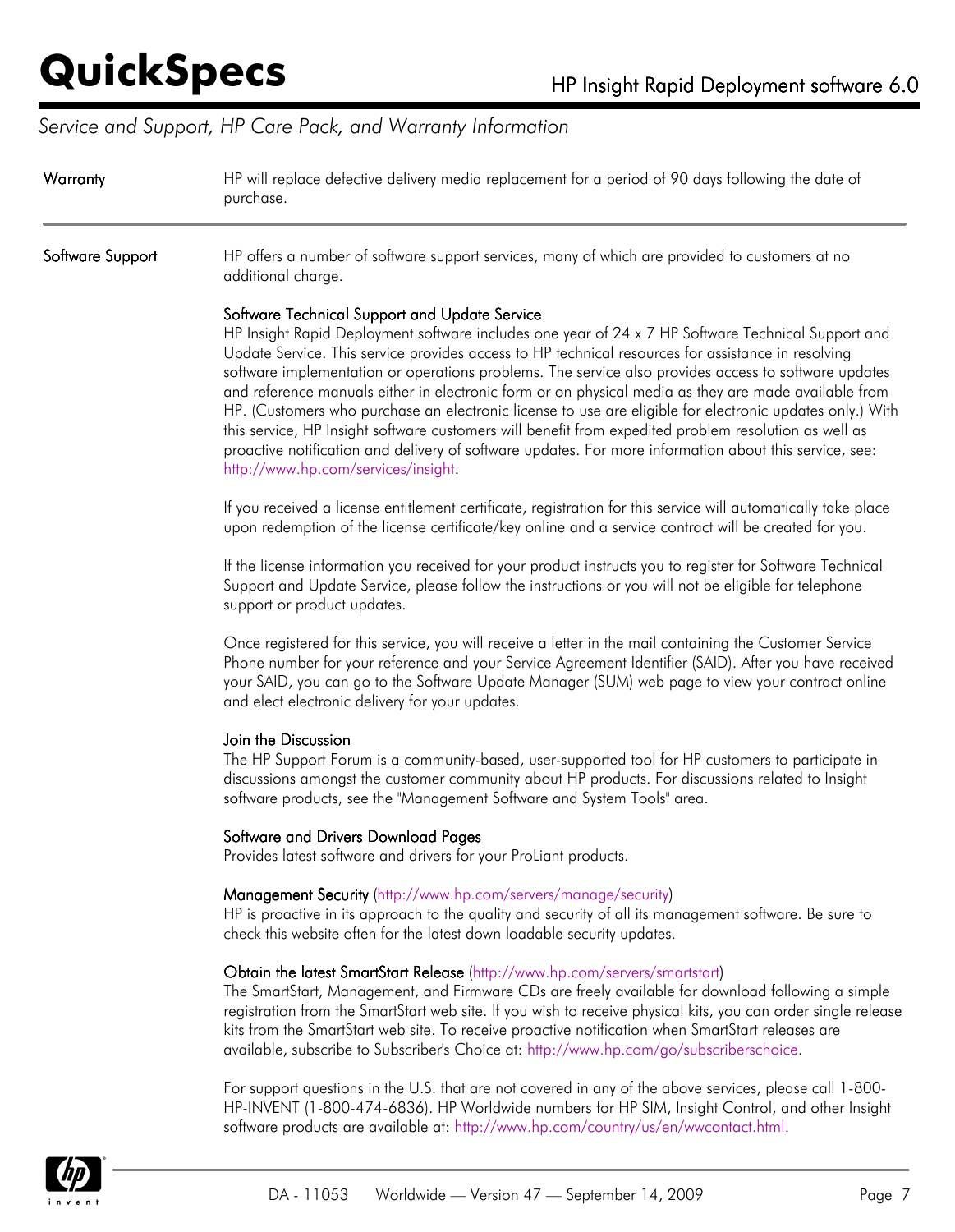### *Related Options*

| <b>HP Insight Control suite</b> | HP Insight Control suite for HP ProLiant ML, DL and BL servers                                                                                                                                                                                                                                                                                                                                                                                                                                                            |            |
|---------------------------------|---------------------------------------------------------------------------------------------------------------------------------------------------------------------------------------------------------------------------------------------------------------------------------------------------------------------------------------------------------------------------------------------------------------------------------------------------------------------------------------------------------------------------|------------|
|                                 | HP Insight Control suite License, including 1 year of 24x7 Technical Support and<br>Updates, Electronic                                                                                                                                                                                                                                                                                                                                                                                                                   | T9074BAE   |
|                                 | NOTE: This part number can be purchased as a single license or as multiple licenses<br>with a single activation key.                                                                                                                                                                                                                                                                                                                                                                                                      |            |
|                                 | NOTE: Electronic LTUs are only available through limited points of sales; if not<br>available, order a printed license entitlement certificate (xxxxx-B21) instead.                                                                                                                                                                                                                                                                                                                                                       |            |
|                                 | HP Insight Control suite, No Media 1-Server License including 1 year of 24x7<br><b>Technical Support and Updates</b>                                                                                                                                                                                                                                                                                                                                                                                                      | 452148-B22 |
|                                 | HP Insight Control suite, No Media, Flexible-Quantity License including 1 year of<br>24x7 Technical Support and Updates<br>NOTE: This part number can be used to purchase multiple licenses with a single                                                                                                                                                                                                                                                                                                                 | 452149-B22 |
|                                 | activation key.                                                                                                                                                                                                                                                                                                                                                                                                                                                                                                           |            |
|                                 | HP Insight Control suite, No Media, 10-Server License including 1 year of 24x7<br><b>Technical Support and Updates</b>                                                                                                                                                                                                                                                                                                                                                                                                    | 452676-B22 |
|                                 | HP Insight Control suite, Tracking License including 1 year of 24x7 Technical Support<br>and Updates                                                                                                                                                                                                                                                                                                                                                                                                                      | 452150-B21 |
|                                 | NOTE: For use with signed and implemented Activation Key Agreements (AKA) only.<br>Purchase of this part number entitles the customer to deploy additional licenses of the<br>product under the terms of the existing Activation Key Agreement. No physical<br>components or license keys are delivered in conjunction with the purchase of this part<br>number. For more information on Activation Key Agreements please visit:<br>http://h18004.www1.hp.com/products/servers/proliantessentials/license/<br>akalic.html |            |
|                                 | HP Insight Control suite, Tracking License without 1 year of 24x7 Technical Support<br>and Updates.<br>NOTE: Tracking licenses may only be purchased by customers that have implemented                                                                                                                                                                                                                                                                                                                                   | 436278-B21 |
|                                 | an activation key agreement (AKA) with HP. Only customers that have implemented an<br>AKA agreement prior to July 9, 2007 should purchase tracking licenses without 24 x 7<br>support.                                                                                                                                                                                                                                                                                                                                    |            |
|                                 | HP Insight Software Media Kit<br>NOTE: Insight Software DVD media without licenses. Contains HP Systems Insight<br>Manager and HP Insight software products and components licensed by Insight<br>Control suites. Uses an integrated installer to perform quick and accurate software<br>installation and updates.                                                                                                                                                                                                        | 436222-B21 |
|                                 | NOTE: HP Insight Software Media Kit supports HP ProLiant ML/DL 300, 500 and 700<br>series and HP ProLiant BL servers.                                                                                                                                                                                                                                                                                                                                                                                                     |            |
|                                 | HP Lights-Out 100i Advanced<br>HP LO100i Advanced, No Media 1-Server License including 1 year of 24x7 Technical<br><b>Support and Updates</b><br>NOTE: This license supports the HP ProLiant DL160 G5, DL165 G5 and DL185 G5<br>servers.                                                                                                                                                                                                                                                                                  | 530521-B21 |
|                                 |                                                                                                                                                                                                                                                                                                                                                                                                                                                                                                                           |            |

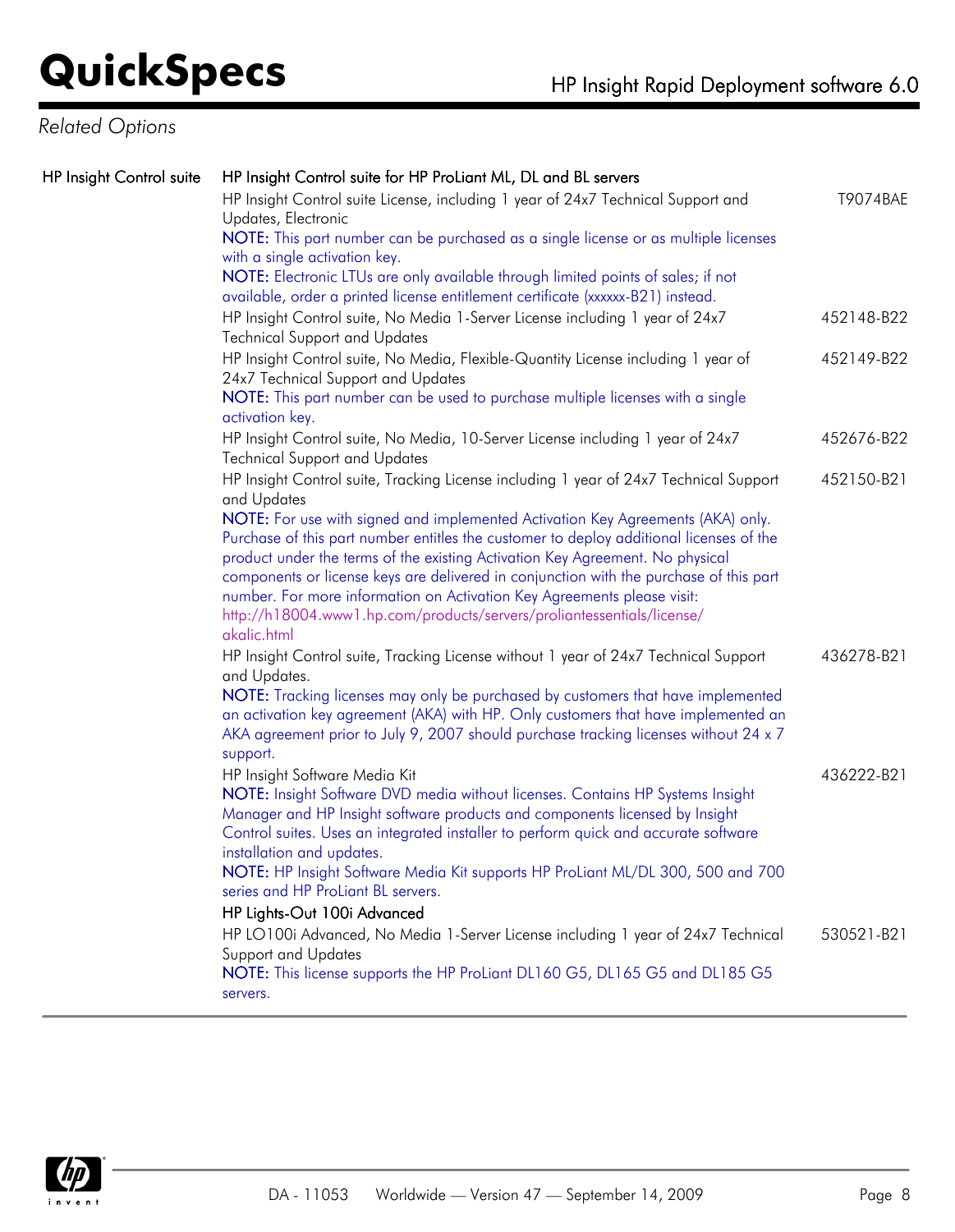### *Related Options*

| <b>HP Insight Rapid</b><br>Deployment software<br>to Insight Control<br>suite upgrade | HP Insight Rapid Deployment software to Insight Control suite upgrade, including 1<br>year of 24x7 Technical Support and Updates, Electronic<br>NOTE: For use in environments where Rapid Deployment software is already installed<br>and licensed. This part number can be purchased as a single license or as multiple<br>licenses with a single activation key.<br>NOTE: Electronic LTUs are only available through limited points of sales; if not<br>available, order a printed license entitlement certificate (xxxxxx-B21) instead.<br>NOTE: This option does not include Rapid Deployment software licenses. |               |  |
|---------------------------------------------------------------------------------------|----------------------------------------------------------------------------------------------------------------------------------------------------------------------------------------------------------------------------------------------------------------------------------------------------------------------------------------------------------------------------------------------------------------------------------------------------------------------------------------------------------------------------------------------------------------------------------------------------------------------|---------------|--|
|                                                                                       | HP Insight Rapid Deployment software to Insight Control suite upgrade, No Media, 1-<br>Server License including 1 year of 24x7 Technical Support and Updates<br>NOTE: For use in environments where Rapid Deployment software is already installed<br>and licensed on ProLiant ML, DL or BL servers.<br>NOTE: This option does not include Rapid Deployment software licenses.                                                                                                                                                                                                                                       | 453485-B22    |  |
|                                                                                       | HP Insight Rapid Deployment software to Insight Control suite upgrade, No Media,<br>Flexible-Quantity License including 1 year of 24x7 Technical Support and Updates<br>NOTE: For use in environments where Rapid Deployment software is already installed<br>and licensed on ProLiant ML, DL or BL servers. This part number can be used to<br>purchase multiple licenses with a single activation key.<br>NOTE: This option does not include Rapid Deployment software licenses.                                                                                                                                   | 436753-B23    |  |
|                                                                                       | HP Insight Rapid Deployment software to Insight Control suite upgrade, No Media 8-<br>Server License including 1 year of 24x7 Technical Support and Updates<br>NOTE: For use in environments where Rapid Deployment software is already installed<br>and licensed on ProLiant ML, DL or BL servers.<br>NOTE: This option does not include Rapid Deployment software licenses.                                                                                                                                                                                                                                        | 436751-B23    |  |
| Service and Support<br>Offerings                                                      | HP Insight Rapid Deployment software - 3 year, 24x7 Unlimited Software Support<br>includes technical support and Software updates                                                                                                                                                                                                                                                                                                                                                                                                                                                                                    | <b>UF518E</b> |  |
| (HP Care Pack Services)                                                               | HP Insight Rapid Deployment software Upgrade 8 Blade servers - 3 year, 24x7<br>Unlimited Software Support includes technical support and Software updates                                                                                                                                                                                                                                                                                                                                                                                                                                                            | <b>UF531E</b> |  |